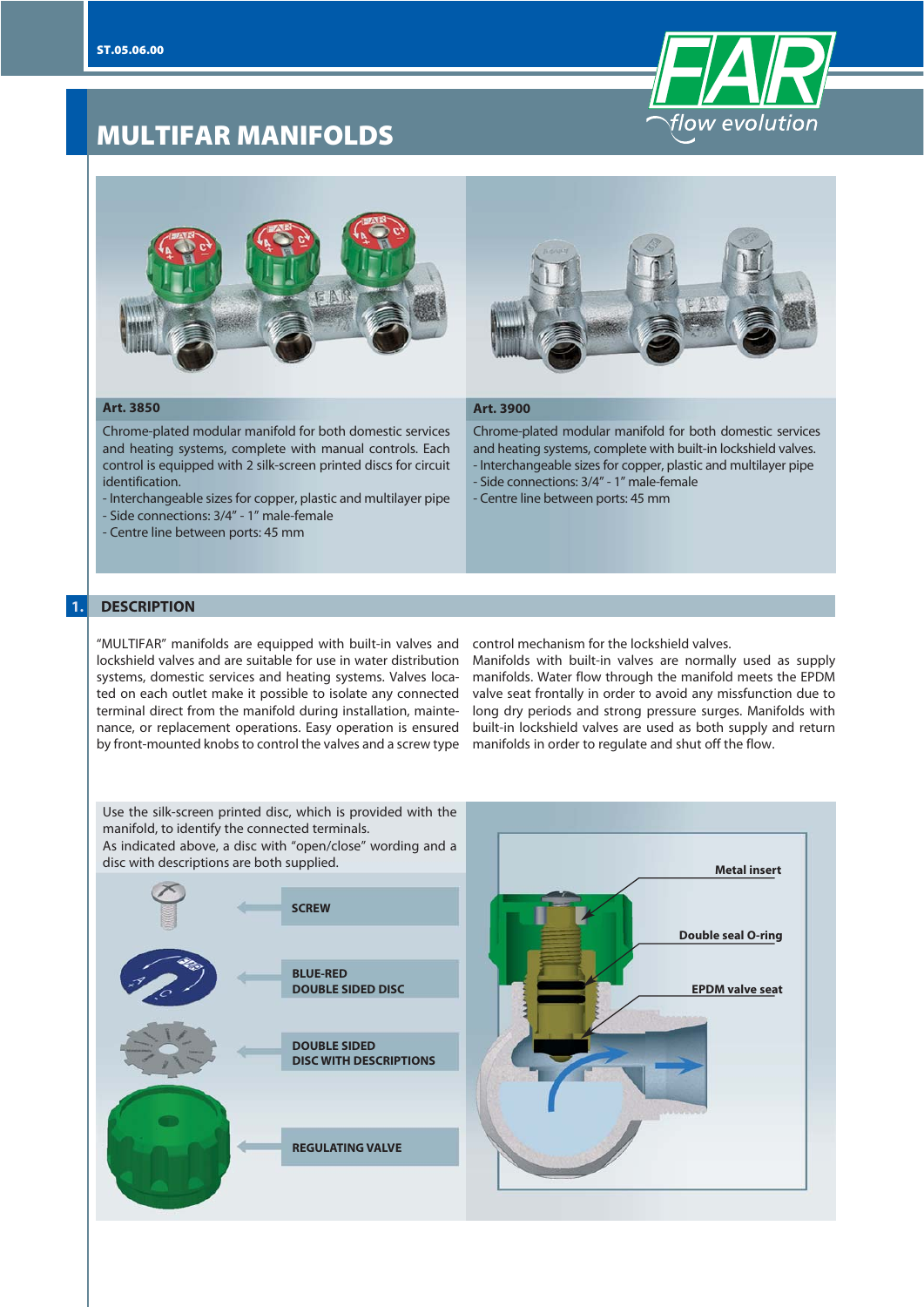**MULTIFAR MANIFOLDS**

# **2. INSTALLATION**

## **Example of installation in a domestic system**

The example shows a 'traditional' installation with connections to differing outlets.



# **Example of installation in a heating system**

Multifar manifolds with built-in lockshield valves on the return permit calibration of each heating loop serving the radiators.

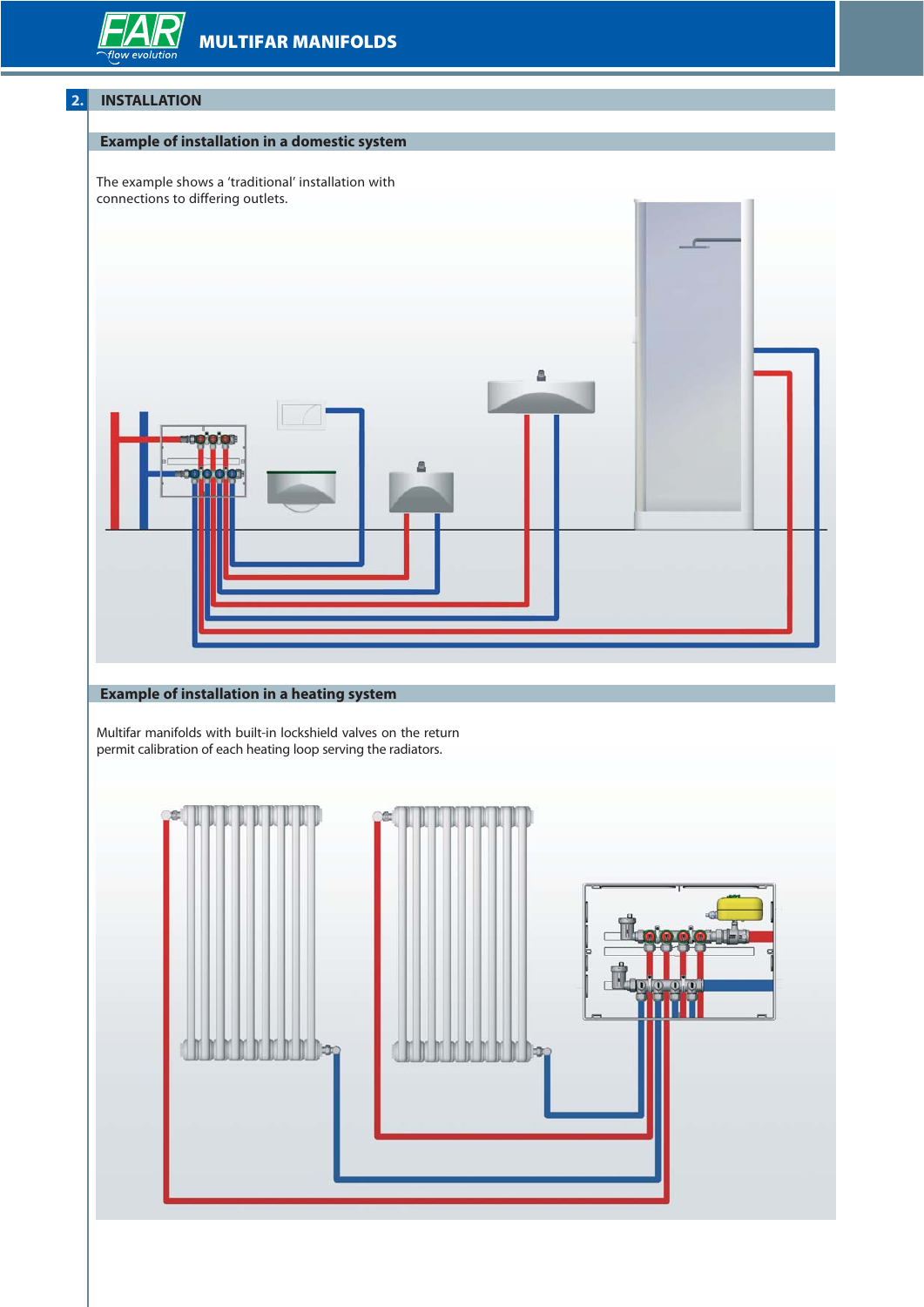**MULTIFAR MANIFOLDS**

# **2.1 MULTIFAR MANIFOLDS MODELS**

Multifar manifolds are available with FAR connections or with 1/2" or 3/4" eurokonus or flat-faced connections on 2-3-4 ports. The available side connections are: 3/4" or 1".

Some versions have the side connection blanked off (Fig.1). FAR offers also a version with 1"1/4" size for Ø 25-26 mm plastic and multilayer pipe connections, and with a 70 mm centre line between ports. This type of manifold is made entirely of CR brass (Fig.2).

Also 3/4" and 1" manifolds are available in CR brass (Fig.3).





### **3. FLUID-DYNAMIC FEATURES**



## **MANIFOLDS WITH BUILT-IN LOCKSHIELD VALVES**